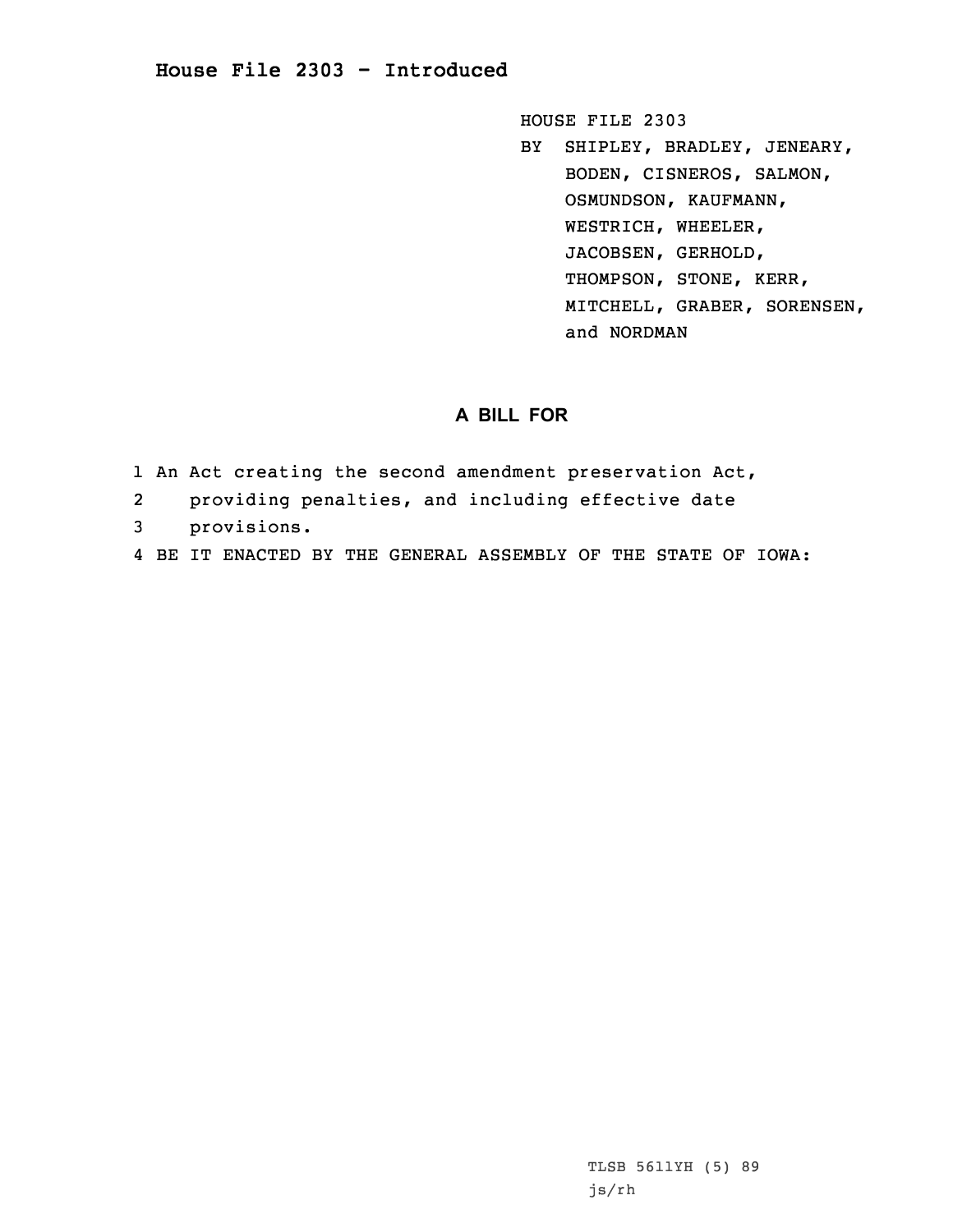1Section 1. NEW SECTION. **724A.1 Short title.**

2 This chapter may be cited and referred to as the *"Second* 3 *Amendment Preservation Act"*.

4Sec. 2. NEW SECTION. **724A.2 Definition.**

 As used in this chapter, *"law-abiding citizen"* means <sup>a</sup> person who is not otherwise precluded under state law from possessing <sup>a</sup> firearm and shall not be construed to include anyone who is not legally present in the United States or the state of Iowa.

9 Sec. 3. NEW SECTION. **724A.3 Legislative findings.** 10 The general assembly finds and declares the following: 11 1. The general assembly is firmly resolved to support and 12 defend the Constitution of the United States against every

 aggression, whether foreign or domestic, and is duty-bound to oppose every infraction of those principles that constitute the basis of the United States because only <sup>a</sup> faithful observance of those principles can secure the nation's existence and the public happiness.

18 2. Acting through the Constitution of the United States, the people of the several states created the federal government to be their agent in the exercise of <sup>a</sup> few defined powers, while reserving for the state governments the power to legislate on matters concerning the lives, liberties, and properties of citizens in the ordinary course of affairs.

24 3. The limitation of the federal government's power is affirmed under the tenth amendment to the Constitution of the United States, which defines the total scope of federal power as being that which has been delegated by the people of the several states to the federal government, and all power not delegated to the federal government in the Constitution of the United States is reserved to the states respectively or to the people themselves.

32 4. If the federal government assumes powers that the people 33 did not grant it in the Constitution of the United States, its 34 acts are unauthoritative, void, and of no force.

-1-

35 5. The several states of the United States respect

LSB 5611YH (5) 89 js/rh 1/8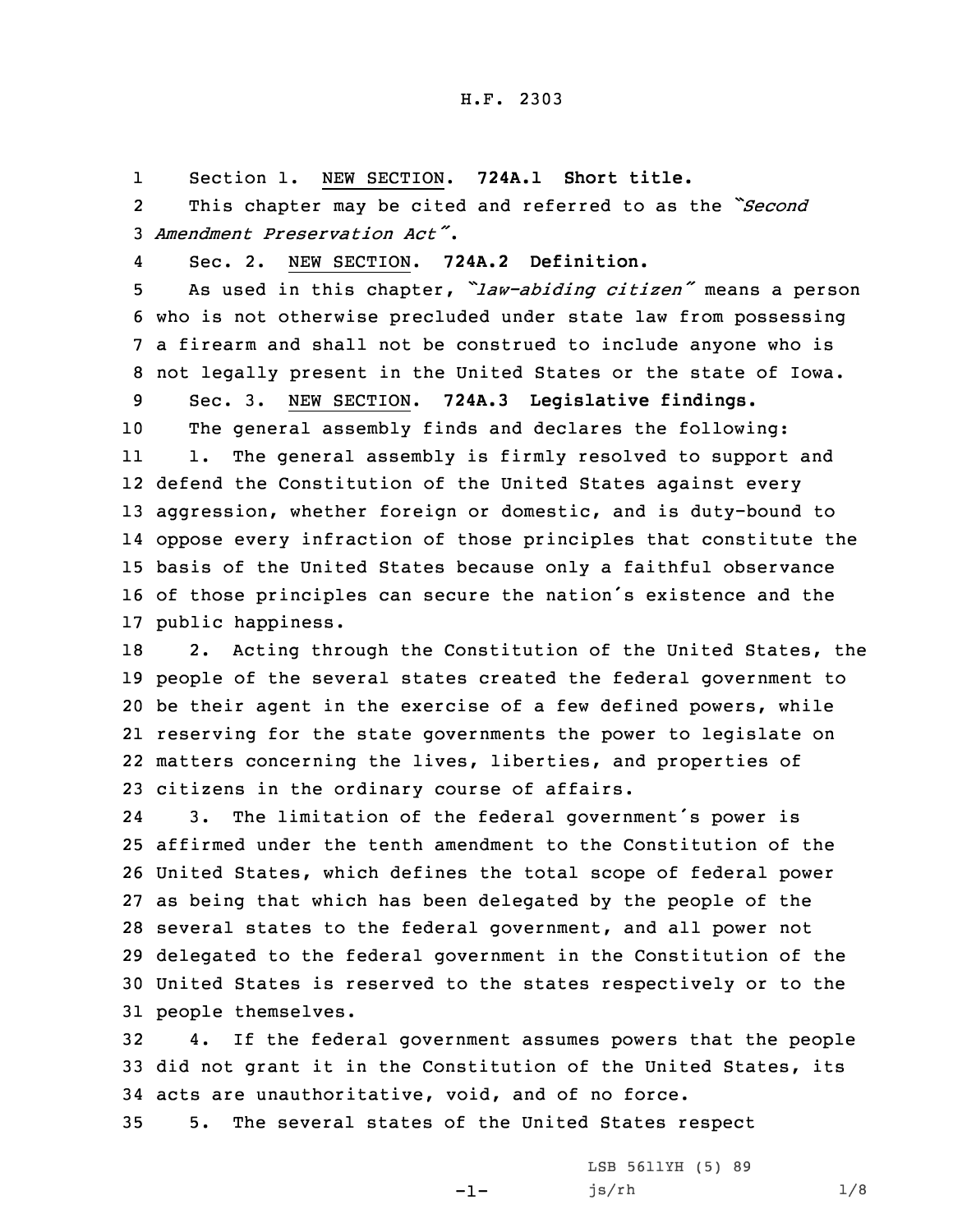the proper role of the federal government but reject the proposition that such respect requires unlimited submission. If the government, created by <sup>a</sup> compact among the states, was the exclusive or final judge of the extent of the powers granted to it by the states through the Constitution of the United States, the federal government's discretion, and not the Constitution of the United States, would necessarily become the measure of those powers. To the contrary, as in all other cases of compacts among powers having no common judge, each party has an equal right to judge for itself as to whether infractions of the compact have occurred, as well as to determine the mode and measure of redress. Although the several states have granted supremacy to laws and treaties made under the powers granted in the Constitution of the United States, such supremacy does not extend to various federal statutes, executive orders, administrative orders, court orders, rules, regulations, or other actions that collect data or restrict or prohibit the manufacture, ownership, and use of firearms, firearm accessories, or ammunition exclusively within the borders of Iowa. Such statutes, executive orders, administrative orders, court orders, rules, regulations, and other actions exceed the powers granted to the federal government except to the extent they are necessary and proper for governing and regulating the United States armed forces or for organizing, arming, and disciplining militia forces actively employed in the service of the United States armed 27 forces.

 6. The people of the several states have given the United States Congress the power "to regulate commerce with foreign nations, and among the several states", but "regulating commerce" does not include the power to limit citizens' right to keep and bear arms in defense of their families, neighbors, persons, or property, or to dictate what sort of arms and accessories law-abiding Iowans may buy, sell, exchange, or otherwise possess within the borders of this state.

 $-2-$ 

LSB 5611YH (5) 89 js/rh 2/8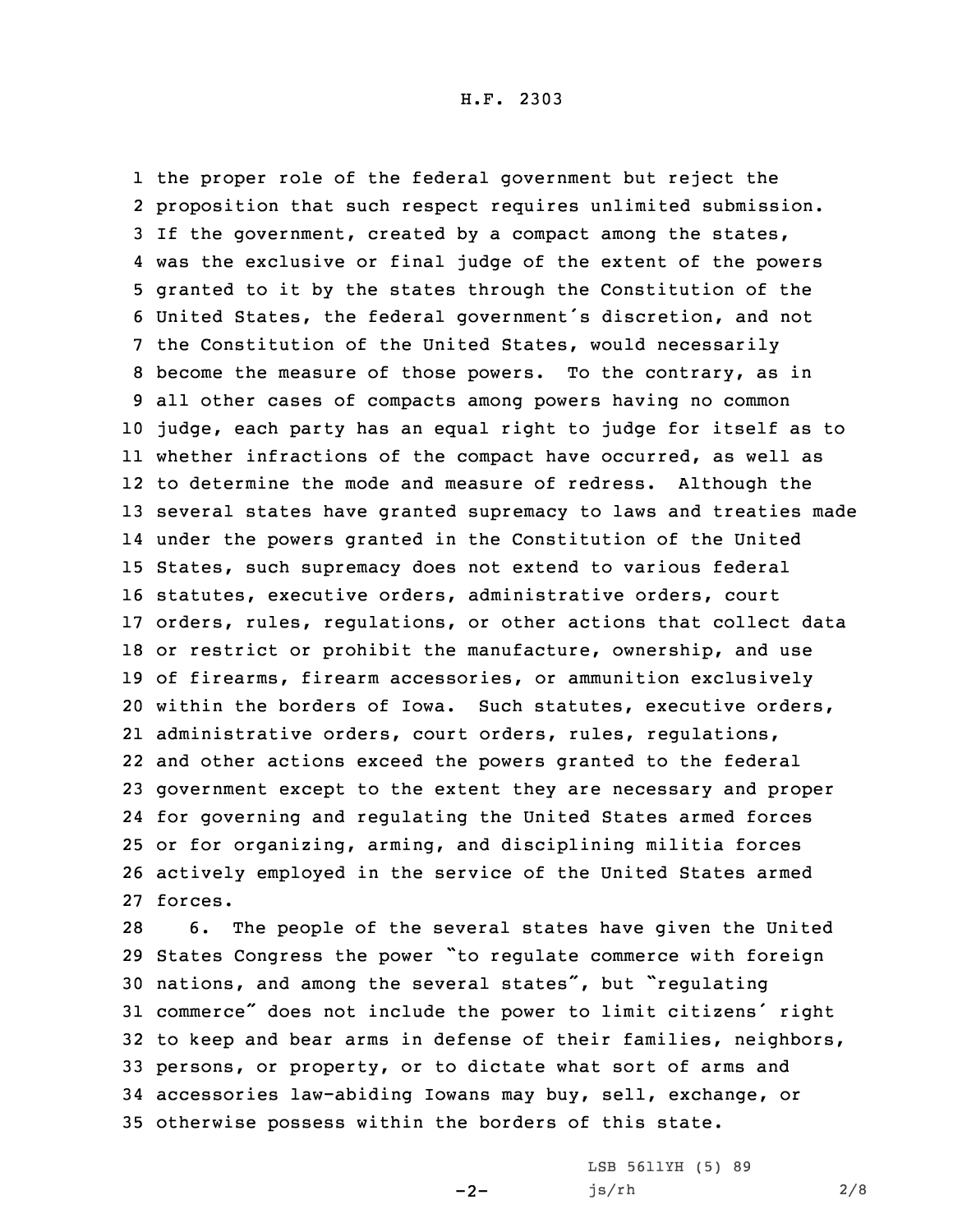1 7. The people of the several states have also granted the United States Congress the power "to lay and collect taxes, duties, imposts and excises, to pay the debts and provide for the common defense and general welfare of the United States" and "to make all laws which shall be necessary and proper for carrying into execution" the powers vested by the Constitution of the United States "in the government of the United States, or in any department or officer thereof". These constitutional provisions merely identify the means by which the federal government may execute its limited powers and shall not be construed to grant unlimited power because to do so would be to destroy the carefully constructed equilibrium between the federal and state governments. Consequently, the general assembly rejects any claim that the taxing and spending powers of the United States Congress may be used to diminish in any way the right of the people to keep and bear arms.

 8. The general assembly finds that the federal excise tax rate on arms and ammunition in effect prior to January 1, 2022, which funds programs under the Act of Congress described in section 456A.27, does not have <sup>a</sup> chilling effect on the purchase or ownership of such arms and ammunition.

22 9. The people of Iowa have vested the general assembly with the authority to regulate the manufacture, possession, exchange, and use of firearms firearm accessories, or ammunition within the borders of this state, subject only to the limits imposed by the second amendment to the Constitution of the United States and the Constitution of the State of Iowa. 10. The general assembly of the state of Iowa strongly promotes responsible firearm ownership, including parental supervision of minors in the proper use, storage, and ownership of all firearms; the prompt reporting of stolen firearms; and the proper enforcement of all state firearm laws. The general assembly of the state of Iowa hereby condemns any unlawful transfer of firearms and the use of any firearm in any criminal or unlawful activity.

 $-3-$ 

LSB 5611YH (5) 89 js/rh 3/8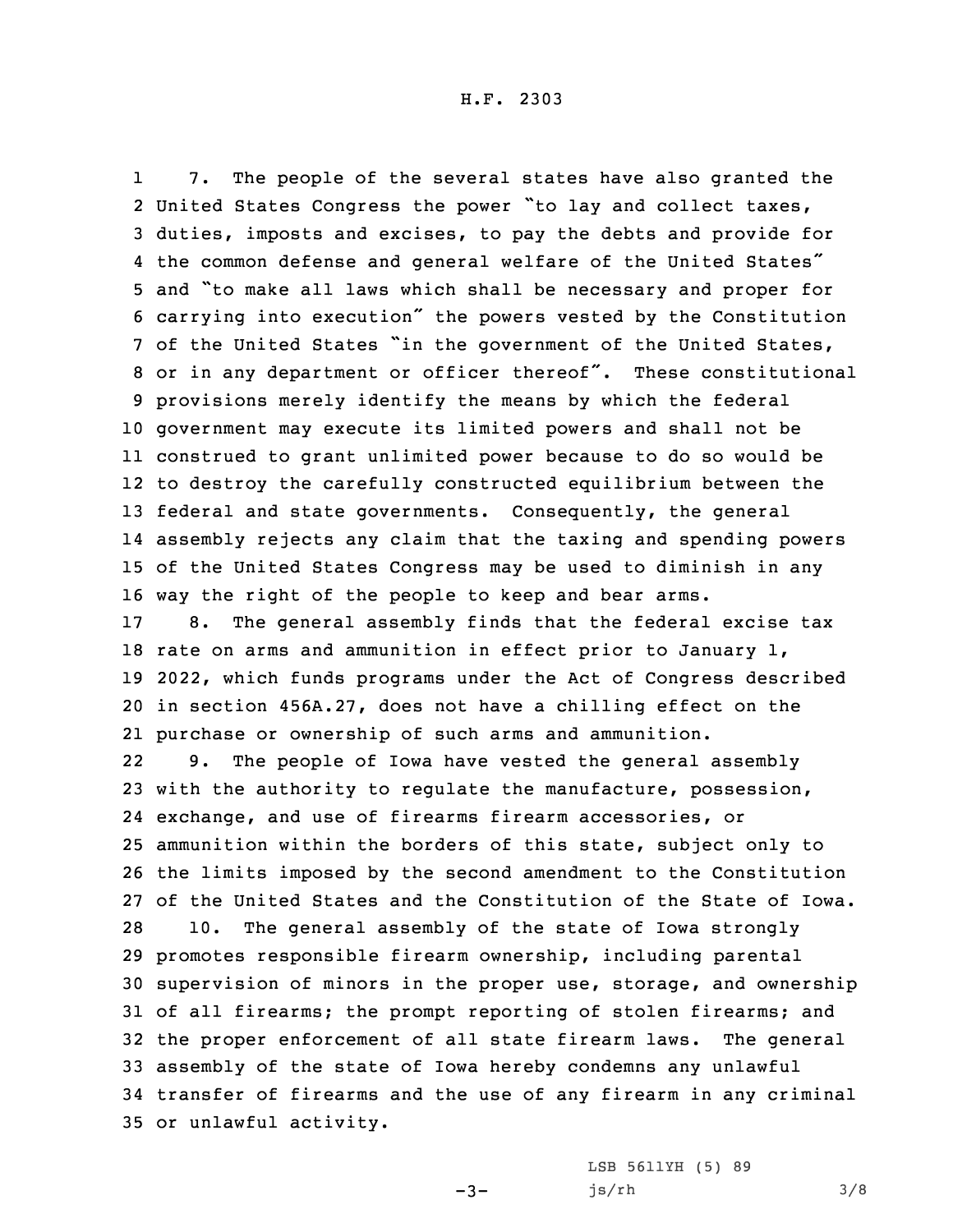1 Sec. 4. NEW SECTION. **724A.4 Federal infringements on the** 2 **right to keep and bear arms.**

 Federal infringements on the people's right to keep and bear arms, as guaranteed by the second amendment to the Constitution of the United States, within the borders of this state include but shall not be limited to the following federal acts, laws, executive orders, administrative orders, court orders, rules, and regulations:

 1. Any tax, levy, fee, or stamp imposed on firearms, firearm accessories, or ammunition not common to all other goods and services and that might reasonably be expected to create <sup>a</sup> 12 chilling effect on the purchase or ownership of firearms, firearm accessories, or ammunition by law-abiding citizens. 14 2. Any registering or tracking of firearms, firearm accessories, or ammunition that might reasonably be expected to create <sup>a</sup> chilling effect on the purchase or ownership of firearms, firearm accessories, or ammunition by law-abiding citizens.

19 3. Any registering or tracking of the owners of firearms, firearm accessories, or ammunition that might reasonably be expected to create <sup>a</sup> chilling effect on the purchase or ownership of firearms, firearm accessories, or ammunition by law-abiding citizens.

24 4. Any act forbidding the possession, ownership, use, or 25 transfer of firearms, firearm accessories, or ammunition by 26 law-abiding citizens.

27 5. Any act ordering the confiscation of firearms, firearm 28 accessories, or ammunition from law-abiding citizens.

 Sec. 5. NEW SECTION. **724A.5 Federal infringement void.** All federal acts, laws, executive orders, administrative orders, court orders, rules, and regulations, regardless if enacted before or after the provisions this chapter, that infringe on the people's right to keep and bear arms as guaranteed by the second amendment to the Constitution of the United States shall be invalid in this state, shall not be

 $-4-$ 

LSB 5611YH (5) 89  $js/rh$  4/8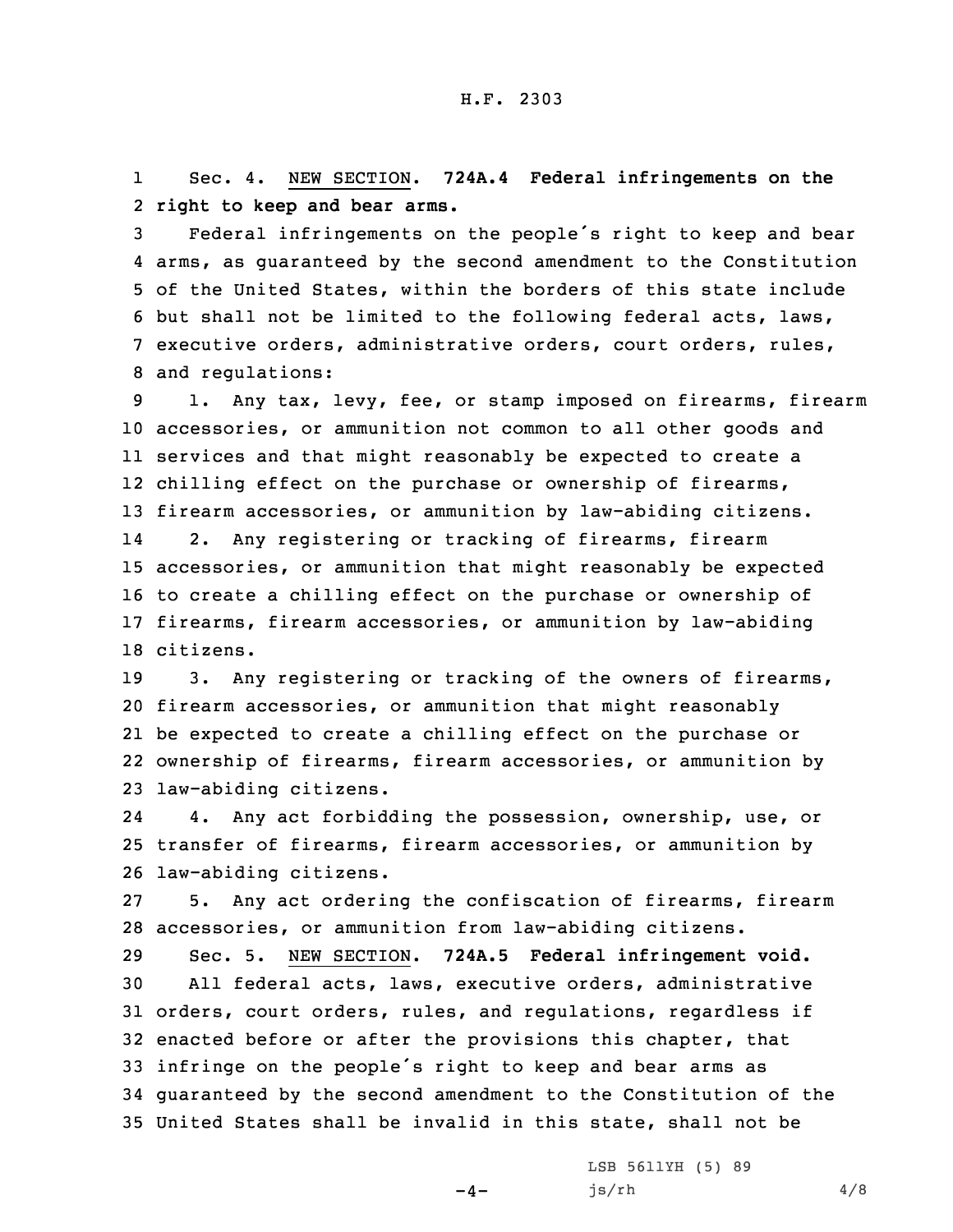### H.F. 2303

1 recognized by this state, shall be specifically rejected by 2 this state, and shall have no effect in this state.

3 Sec. 6. NEW SECTION. **724A.6 Protection of right to keep and** 4 **bear arms.**

 It shall be the duty of the courts and law enforcement agencies of this state to protect the rights of law-abiding citizens to keep and bear arms within the borders of this state and to protect these rights from the infringements described in section 724A.4.

10 Sec. 7. NEW SECTION. **724A.7 Enforcement of infringement of** 11 **right to keep and bear arms prohibited.**

12 No person, including any public officer or employee of this state or any political subdivision of this state, shall have the authority to enforce or attempt to enforce any federal acts, laws, executive orders, administrative orders, court orders, rules, regulations, statutes, or ordinances infringing on the right to keep and bear arms as described in section 724A.4. Nothing in this chapter shall be construed to prohibit Iowa officials from accepting aid from federal officials in an effort to enforce Iowa laws.

21 Sec. 8. NEW SECTION. **724A.8 Liability for violation ——** 22 **actions for violations —— attorney fees.**

 1. *a.* Any political subdivision or law enforcement agency that employs <sup>a</sup> law enforcement officer who acts knowingly to violate the provisions of this chapter while acting under color of any state or federal law shall be liable to the injured party in an action at law, suit in equity, or other proper proceeding for redress, and subject to <sup>a</sup> civil penalty of fifty thousand dollars per violation.

 *b.* Any person injured under this subsection shall have standing to pursue an action for injunctive relief in the district court of the county in which the action allegedly occurred or in the district court of Polk county. The court shall hold <sup>a</sup> hearing on the motion for <sup>a</sup> temporary restraining order or <sup>a</sup> preliminary injunction within thirty days of service

 $-5-$ 

LSB 5611YH (5) 89  $js/rh$  5/8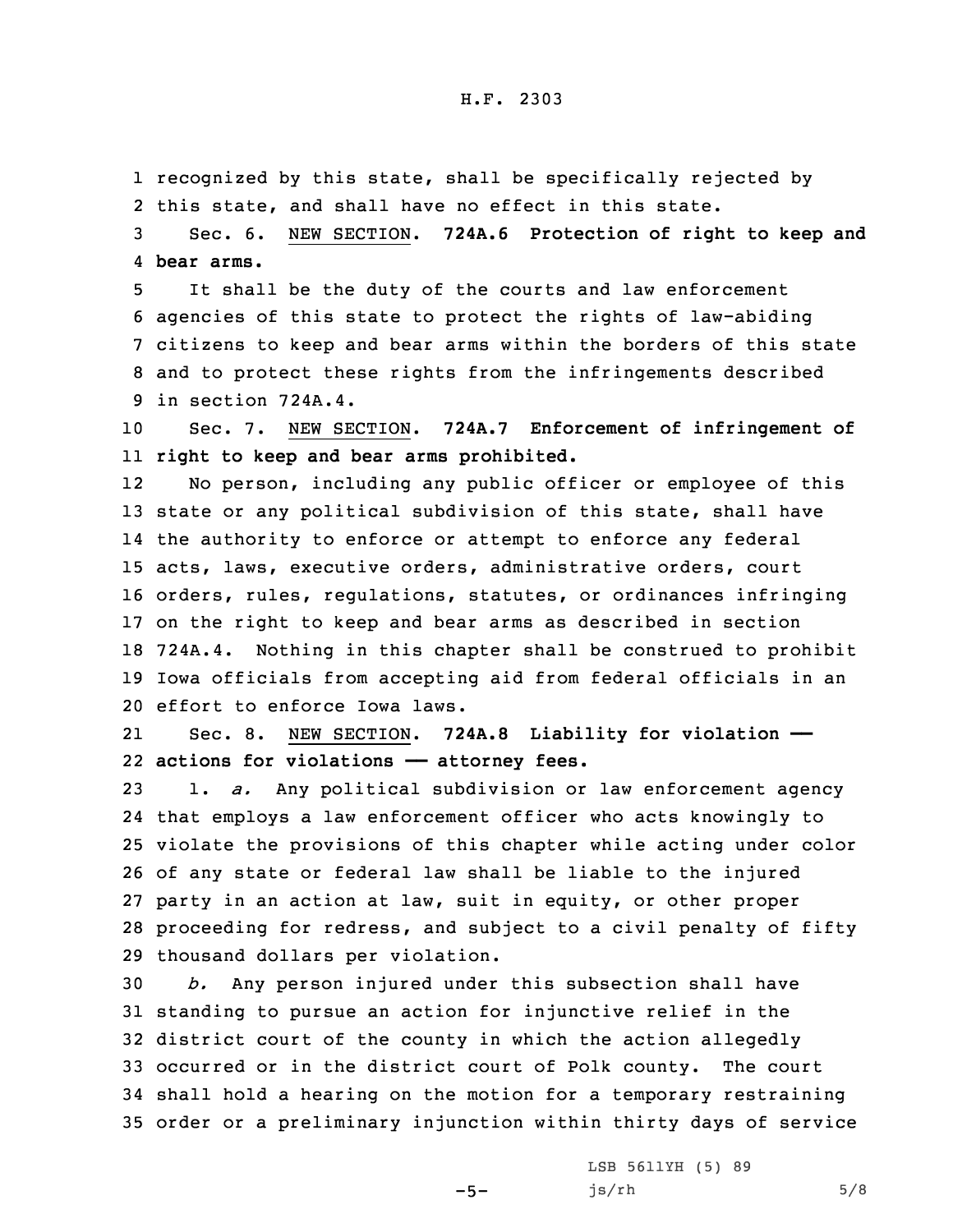1 of the petition.

2 2. Any political subdivision or law enforcement agency that knowingly employs an individual acting or who previously acted as an official, agent, employee, or deputy of the government of the United States, or otherwise acted under the color of federal law within the borders of this state, who has knowingly enforced or attempted to enforce any of the infringements identified in section 724A.4, or has knowingly given material aid and support to the efforts of another who enforces or attempts to enforce any of the infringements identified in section 724A.4, shall be subject to <sup>a</sup> civil penalty of fifty thousand dollars per such employee hired by the political subdivision or law enforcement agency. Any person residing or conducting business in <sup>a</sup> jurisdiction who believes that an individual has taken action in that jurisdiction that would violate the provisions of this subsection shall have standing to pursue an action for injunctive relief in the district court of the county in which the action allegedly occurred or in the district court of Polk county. The court shall hold <sup>a</sup> hearing on the motion for <sup>a</sup> temporary restraining order or <sup>a</sup> preliminary injunction within thirty days of service of the petition.

 3. In actions under this section, the court may award the prevailing party, other than the state or any political subdivision of the state, reasonable attorney fees and costs. 4. Sovereign immunity shall not be an affirmative defense in any action pursued under this section.

 Sec. 9. NEW SECTION. **724A.9 When action is not <sup>a</sup> violation.** 1. <sup>A</sup> person does not violate the provisions of this chapter when the person provides material aid to federal officers who are in pursuit of <sup>a</sup> suspect when there is <sup>a</sup> demonstrable criminal nexus with another state or country and such suspect is either not <sup>a</sup> citizen of this state or is not present in this 34 state.

35 2. <sup>A</sup> person does not violate the provisions of this chapter

 $-6-$ 

LSB 5611YH (5) 89 js/rh 6/8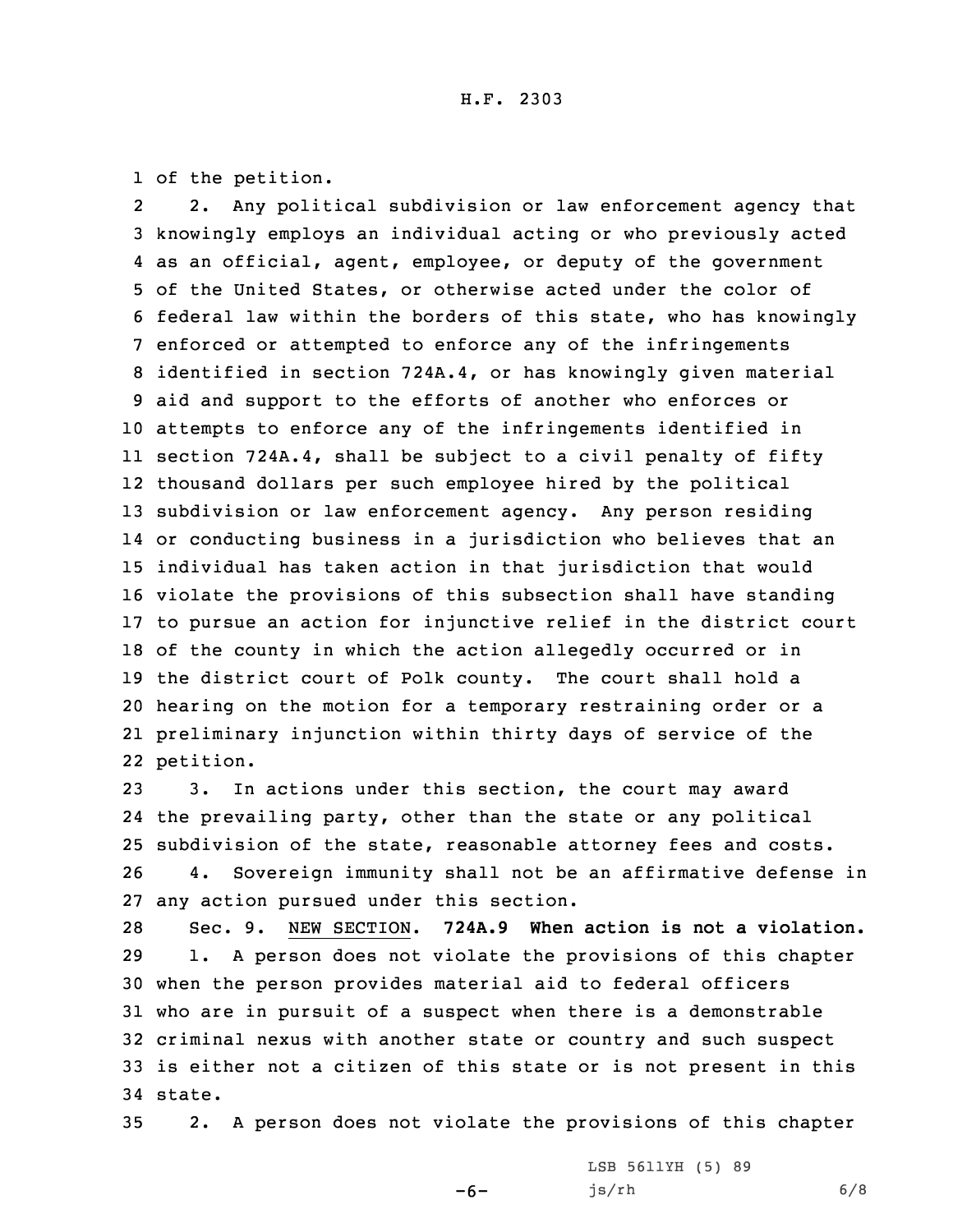when the person provides material aid to federal prosecutors for felony violations involving controlled substances or violations against another person when such prosecution includes weapons violations substantially similar to the laws of this state so long as such weapons violations are merely ancillary to such prosecution.

7 Sec. 10. EFFECTIVE DATE. This Act, being deemed of 8 immediate importance, takes effect upon enactment.

#### 9 EXPLANATION

10 **The inclusion of this explanation does not constitute agreement with** 11**the explanation's substance by the members of the general assembly.**

12This bill creates the second amendment preservation Act.

 The bill defines "law-abiding citizen" to include <sup>a</sup> person who is not otherwise precluded under state law from possessing <sup>a</sup> firearm and does not include anyone who is not legally present in the United States or the state of Iowa. The bill affirms the state of Iowa's authority to regulate firearms within its borders. The bill prohibits the enforcement of any federal infringement on the people's right to keep and bear arms. The bill provides examples of federal actions that are considered infringements on the right to keep and bear arms, including those actions that might reasonably be expected to create <sup>a</sup> chilling effect on the purchase or ownership of firearms, firearm accessories, or ammunition by law-abiding citizens or any act ordering the confiscation of firearms, firearm accessories, or ammunition from law-abiding citizens. The bill declares void in the state <sup>a</sup> federal action that is considered an infringement on the right to keep and bear arms. The bill places <sup>a</sup> duty on courts and law enforcement agencies of this state to protect the rights of law-abiding citizens to keep and bear arms within the borders of this state and to protect these rights from the infringements defined in the bill. The bill holds liable <sup>a</sup> political subdivision or law enforcement agency that employs <sup>a</sup> law enforcement officer who acts knowingly to violate the provisions of the bill while

-7-

LSB 5611YH (5) 89 js/rh 7/8